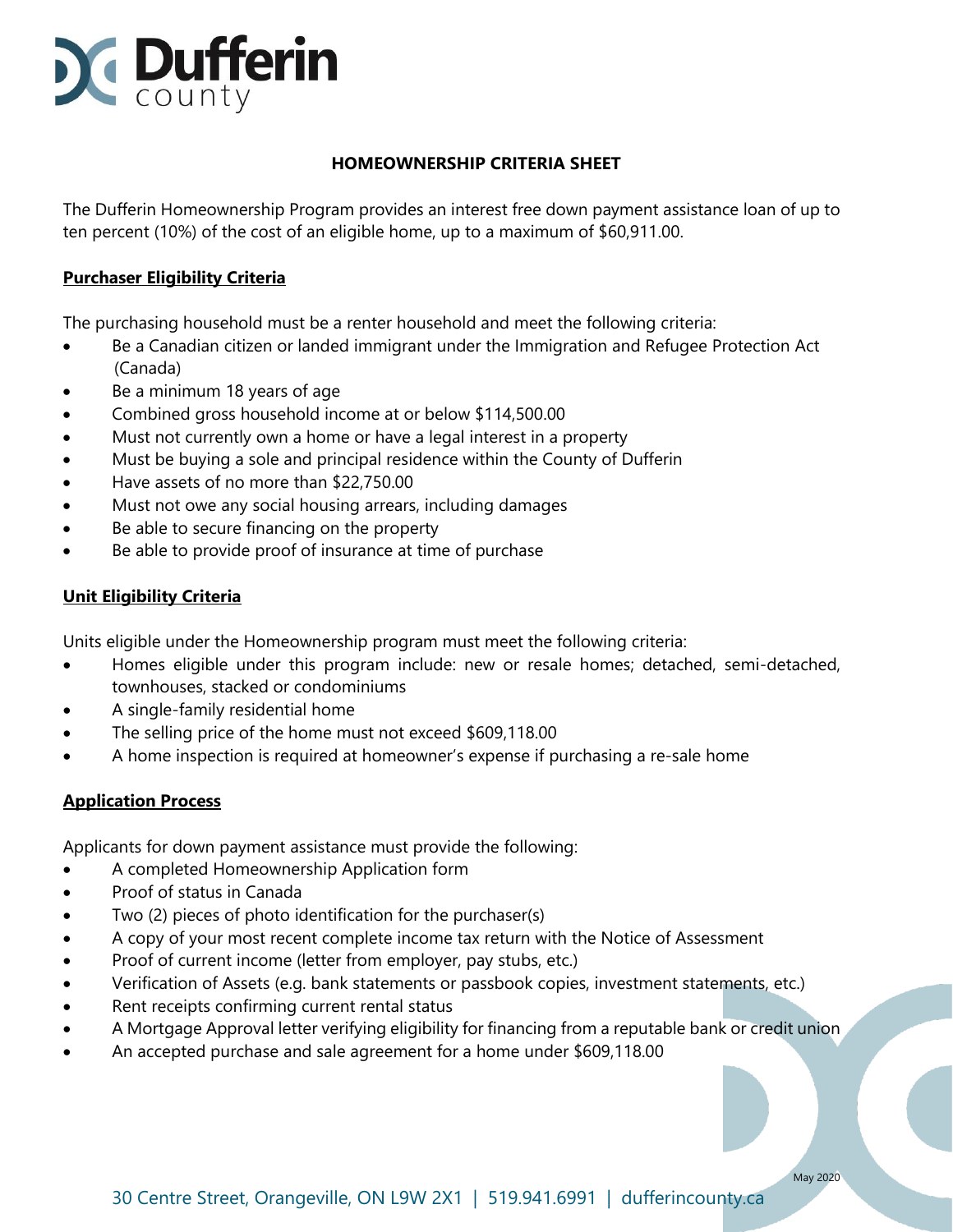

Applicants are required to submit all documents along with the completed Purchase and Sale Agreement. Upon review of eligibility, successful applicants will be provided with a conditional approval letter. Final approval will be granted only when final completed mortgage documents are received and reviewed. The closing date for the purchase must be at least thirty (30) days so that our office can process the down payment assistance loan.

Please note preapproval will not be granted prior to a completed Purchase and Sale Agreement. All approvals are at the Service Manager's discretion.

# **Conditions**

- Purchasers will be selected chronologically upon receipt of all required documentation, through a fair and open process.
- Purchaser must sign to confirm receipt and understanding of the CMHC's Homebuying Step by Step: Everything you need to buy a home in Canada and CMHC's Homebuying Step by Step: Everything you need to buy a home in Canada - Workbook and Checklists (to be provided to the purchaser by The County of Dufferin)
- The purchaser must comply with an annual declaration or letter confirming program compliance.
- The purchaser must submit annually, proof of insurance for the Homeownership unit.
- If the homeownership unit is owned by the eligible purchaser for the maximum twenty (20) years, the loan will be forgiven.
- If a homeownership unit is sold before the twenty (20) year period expires, the homeowner is required to repay the original loan and a percentage of the realized capital gain.
- If a Homeownership unit is sold for less than the original purchase price, the repayment amount may be less than the amount borrowed.
- First mortgage and second mortgage combined cannot exceed the purchase price of the home.
- Additional criteria and supporting documentation are at the discretion of the Service Manager.
- Applicants may not have accessed the Dufferin Homeownership in the past.

If a purchaser ceases to occupy a homeownership unit as a sole and principal residence within twenty (20) years of the date of purchase, it is deemed a sale and the original loan plus the loan percentage of the capital gain is payable.

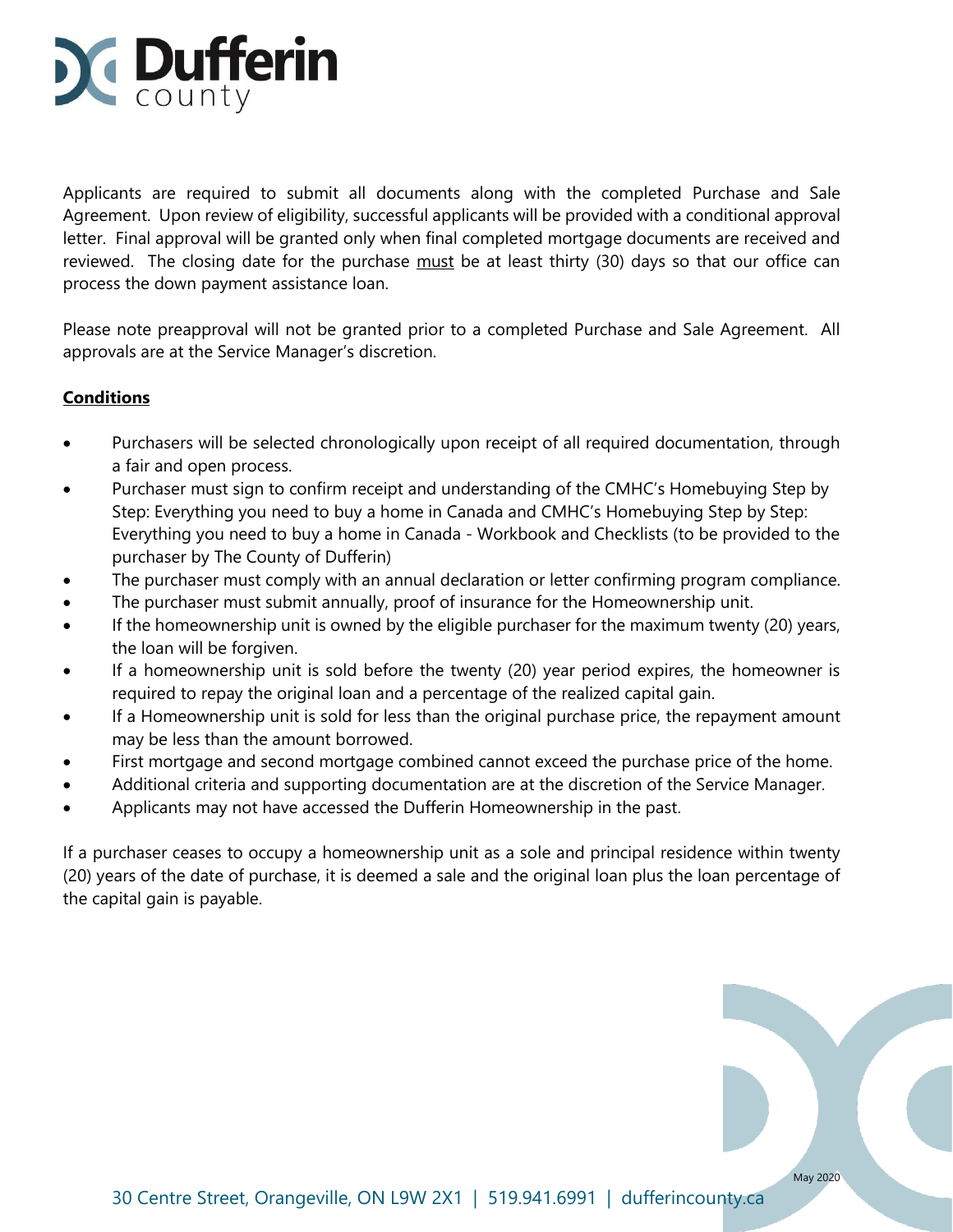

### **HOMEOWNERSHIP APPLICATION**

| TO BE COMPLETED BY HOME PURCHASER (S)                                                                                      |                       |                   |                                                   |  |                                                       |                                                       |               |  |  |
|----------------------------------------------------------------------------------------------------------------------------|-----------------------|-------------------|---------------------------------------------------|--|-------------------------------------------------------|-------------------------------------------------------|---------------|--|--|
| <b>Miss</b><br>$·$ Ms.<br>• Mr.l<br>$\cdot$ Mrs.                                                                           |                       |                   |                                                   |  |                                                       |                                                       |               |  |  |
| Last Name                                                                                                                  |                       |                   | First Name                                        |  |                                                       | Date of Birth                                         |               |  |  |
| Your status in Canada (attach proof to the application):                                                                   |                       |                   |                                                   |  |                                                       |                                                       |               |  |  |
| · Canadian Citizen<br>• Permanent Resident                                                                                 |                       |                   | · Refugee                                         |  |                                                       | · Refugee Claimant                                    |               |  |  |
| • Missl<br>$-Ms.$<br>$\cdot$ Mrs.<br>$\cdot$ Mr.                                                                           |                       |                   |                                                   |  |                                                       |                                                       |               |  |  |
| Last Name                                                                                                                  |                       | <b>First Name</b> |                                                   |  |                                                       |                                                       | Date of Birth |  |  |
| Your status in Canada (attach proof to the application):                                                                   |                       |                   |                                                   |  |                                                       |                                                       |               |  |  |
| · Canadian Citizen<br>· Permanent Resident                                                                                 |                       |                   | · Refugee                                         |  |                                                       | · Refugee Claimant                                    |               |  |  |
|                                                                                                                            |                       |                   |                                                   |  |                                                       |                                                       |               |  |  |
| Address - Street Number and Street Name                                                                                    |                       |                   | Unit No.<br>City                                  |  |                                                       | Email:                                                | Postal Code   |  |  |
| $\lambda$                                                                                                                  |                       |                   |                                                   |  |                                                       |                                                       |               |  |  |
| Home Phone                                                                                                                 | <b>Business Phone</b> |                   |                                                   |  |                                                       | $\sim 10^{11}$ km s $^{-1}$<br>Cell Phone             |               |  |  |
|                                                                                                                            |                       |                   |                                                   |  |                                                       |                                                       |               |  |  |
| Please provide an alternate contact name and daytime phone number where we can leave a message<br>if we need to reach you. |                       |                   |                                                   |  |                                                       |                                                       |               |  |  |
|                                                                                                                            |                       |                   |                                                   |  |                                                       |                                                       |               |  |  |
| Are you currently on the Dufferin County waiting<br>Do you currently own a home or have legal                              |                       |                   |                                                   |  |                                                       |                                                       |               |  |  |
| list for community housing?                                                                                                |                       |                   | <b>interest in a property?</b> $\cdot$ Yes $ No $ |  |                                                       |                                                       |               |  |  |
|                                                                                                                            |                       |                   | Are you currently in rental accommodation?        |  |                                                       |                                                       |               |  |  |
| No <br>• Yes                                                                                                               |                       |                   | · Yes<br><b>No</b>                                |  |                                                       |                                                       |               |  |  |
| Please provide the following information for your current Landlord.                                                        |                       |                   |                                                   |  |                                                       |                                                       |               |  |  |
| Landlord's Name:                                                                                                           |                       |                   |                                                   |  |                                                       |                                                       |               |  |  |
|                                                                                                                            |                       |                   |                                                   |  |                                                       |                                                       |               |  |  |
|                                                                                                                            |                       |                   |                                                   |  |                                                       |                                                       |               |  |  |
| Name of Present Employer (Purchaser #1)                                                                                    |                       |                   |                                                   |  |                                                       | <b>How Many Years with</b><br><b>Present Employer</b> |               |  |  |
| <b>Name of Present Employer (Additional Household members)</b>                                                             |                       |                   |                                                   |  | <b>How Many Years with</b><br><b>Present Employer</b> |                                                       |               |  |  |
| For further information contact 519-941-6991 ext 2110                                                                      |                       |                   |                                                   |  |                                                       |                                                       |               |  |  |

May 2020